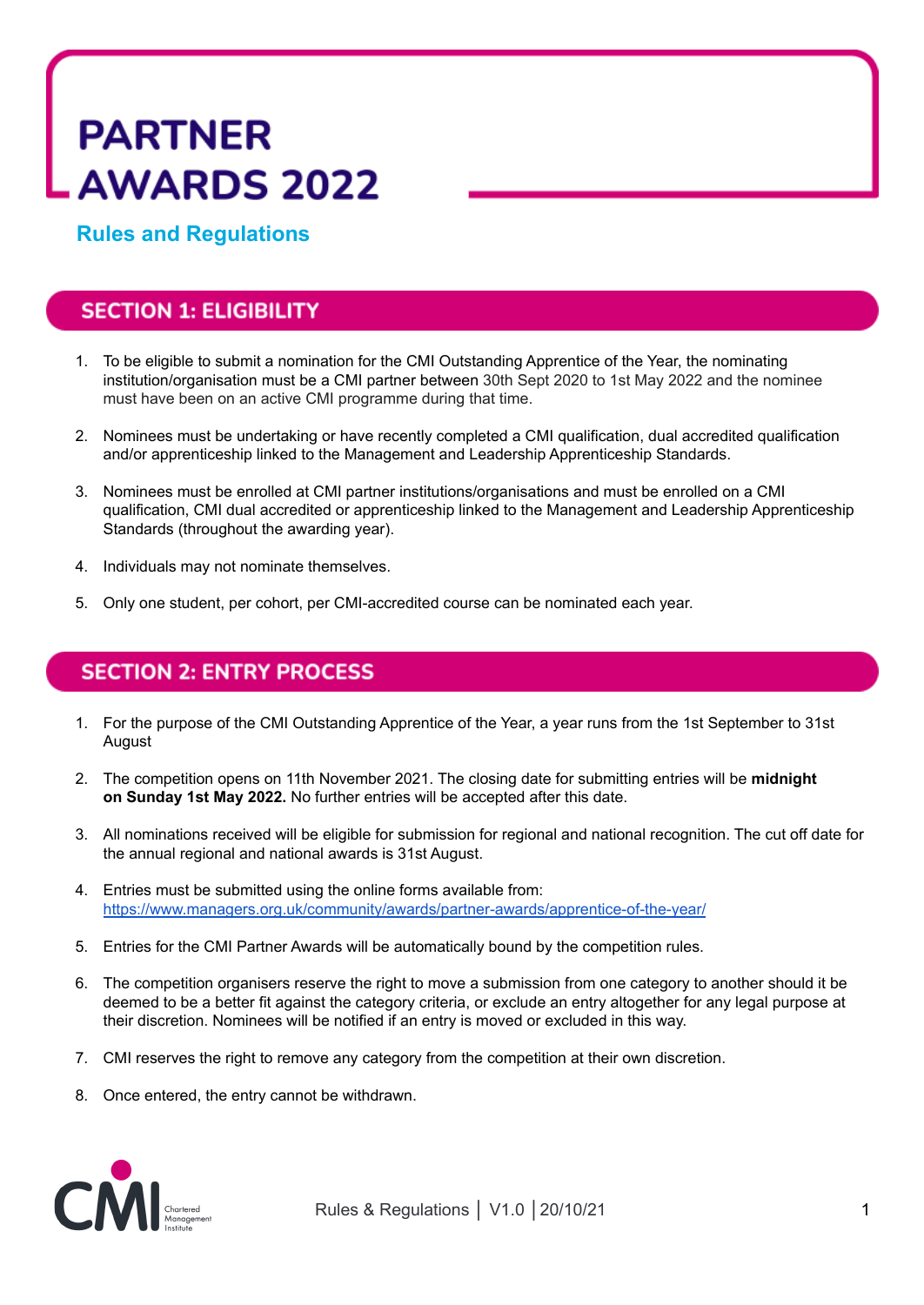# **SECTION 3: COMPETITION CATEGORY**

#### **CMI Outstanding Apprentice of the Year**

The CMI Outstanding Apprentice the Year is awarded to an individual who is recognised for their outstanding achievements where they are making a positive impact on their course, in the workplace, or other management and leadership settings to advance themselves, their organisation and the community around them.

## **SECTION 4: SELECTION**

- 1. Each nominee will automatically be considered for the Regional and National Awards.
- 2. The overall winner will be selected from the shortlisted entries.
- 3. Only one overall winner will be awarded.
- 4. The shortlist will feature three nominees and will be announced in June 2022
- 5. The overall winner of the CMI Outstanding Student of the Year will be selected from the shortlist and will be announced at the CMI Partner Conference in Autumn 2022. Shortlisted entrants should be available to attend the CMI Partner Conference.
- 6. The overall winner of the CMI Outstanding Student of the Year will receive a trophy and certificate. These will be presented at the CMI Partner Conference 2022.
- 7. CMI reserves the right to engage with the individual or institution concerned to jointly promote the CMI Partner Awards and the activities of both the individual and the CMI. By entering a submission you:

a. grant CMI permission to use your name and likeness for the purpose of organising and/or managing the awards, for announcing the winner of the awards and for related award purposes;

b. grant CMI the right to publish winning entries themselves (including, but not limited to, photos, videos and text). All winners are required to give full cooperation to CMI in connection with their entry, the awards, prizes or otherwise.

## **SECTION 5: EXCLUSIONS**

- 1. The Chartered Management Institute, its affiliates, subsidiaries, and their respective employees, officers, directors, representatives, agents, consultants, contractors and their family members are not eligible to participate and will be disqualified.
- 2. Judges cannot enter nominations into the competition and judges should not judge entries by colleagues from their own institution or organisation.
- 3. CMI's decisions on all matters concerning the competition, including the acceptance of entries, the nomination of winners and any other matters, will be final and binding. No correspondence or discussion will be entered into.
- 4. For further information and for contact details regarding the CMI Partner Awards, visit <https://www.managers.org.uk/community/awards/partner-awards/>